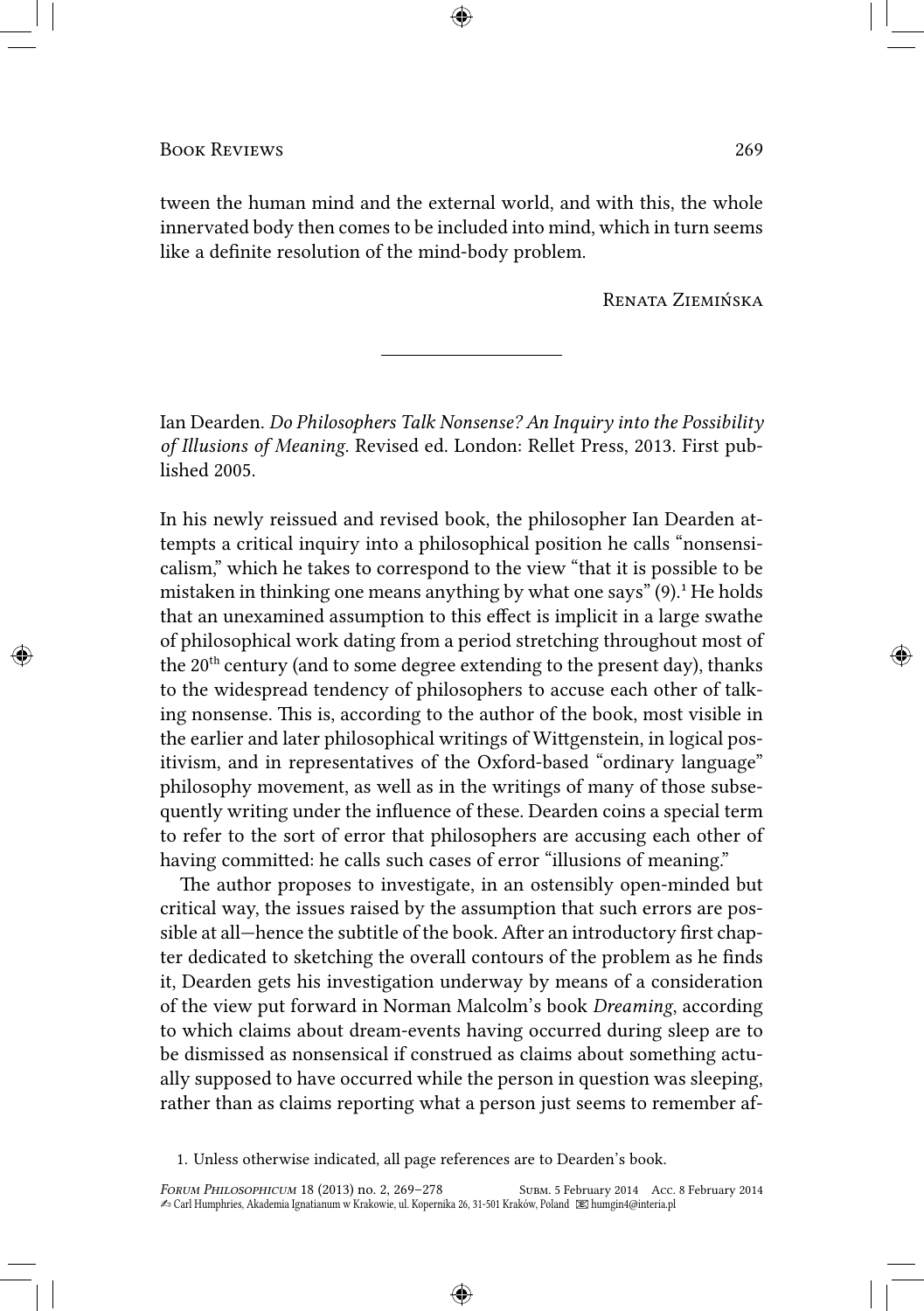ter waking. According to Dearden, Malcolm's argument that the former sort of claim is nonsensical hinges on the idea that nothing could count for or against its truth, as no coherently conceivable criterion exists for determining the truth of such statements. What Malcolm has in mind here, is that any such criterion would necessarily commit one to the idea that one can recognize that one is dreaming while at the same time being oneself asleep and thus in a state that precludes conscious awareness of what one is actually then undergoing. Dearden identifies a species of verificationism as the ultimate motivating consideration behind Malcolm's position. Subsequent chapters of his book then set out to convince the reader that rather than representing a *reductio* of other nonsensicalist stances, this case is in fact more or less typical in respect of the problematic issues it raises. Essentially similar issues are raised, according to the author, by the question of what it means for philosophers to accuse one another of failing to give any genuine meaning to the words they are using.

The principal concern raised by Dearden throughout is one that has been brought into greater focus by those of the more recent interpreters of Wigenstein—Cora Diamond, for example—who stress that what this philosopher had in mind in both his earlier *Tractatus* and his later philosophy (at least as embodied in Part One of *Philosophical Investigations*) when talking about "nonsense" was not really some sort of positively meaningful instance of language use that, for reasons to be established through conceptual scrutiny, just happens to misfire in the context of its actual deployment. Rather, it is "austere nonsense," in the sense that no sense *whatsoever* can be given to the utterance or to any of the words it involves at *any* level of description (be it that of an actual instance of someone uttering it somewhere, or that of an utterance isolatable in terms of its role within a functionally defined system of possible language-involving acts, or that of a proposition conceived as a well-formed conjoining of semantically and / or grammatically determinate constituent terms relative to a formal language system).

According to Diamond, "for Wigenstein there is *no* kind of nonsense which is nonsense on account of what the terms composing it mean—there is as it were no 'positive' nonsense. *Anything* that is nonsense is so merely because some determination of meaning has *not* been made; it is not nonsense as a result of determinations that *have* been made."² In the same ar-

<sup>2.</sup> See Cora Diamond, "What Nonsense Might Be," in *The Realistic Spirit: Wittgenstein, Philosophy, and the Mind*, Representation and Mind (Cambridge, MA; London: MIT Press / A Bradford Book, 1991), 106. Reprinted from *Philosophy* 56, no. 215 (1981): 5–22, doi:10.1017/S0031819100049743.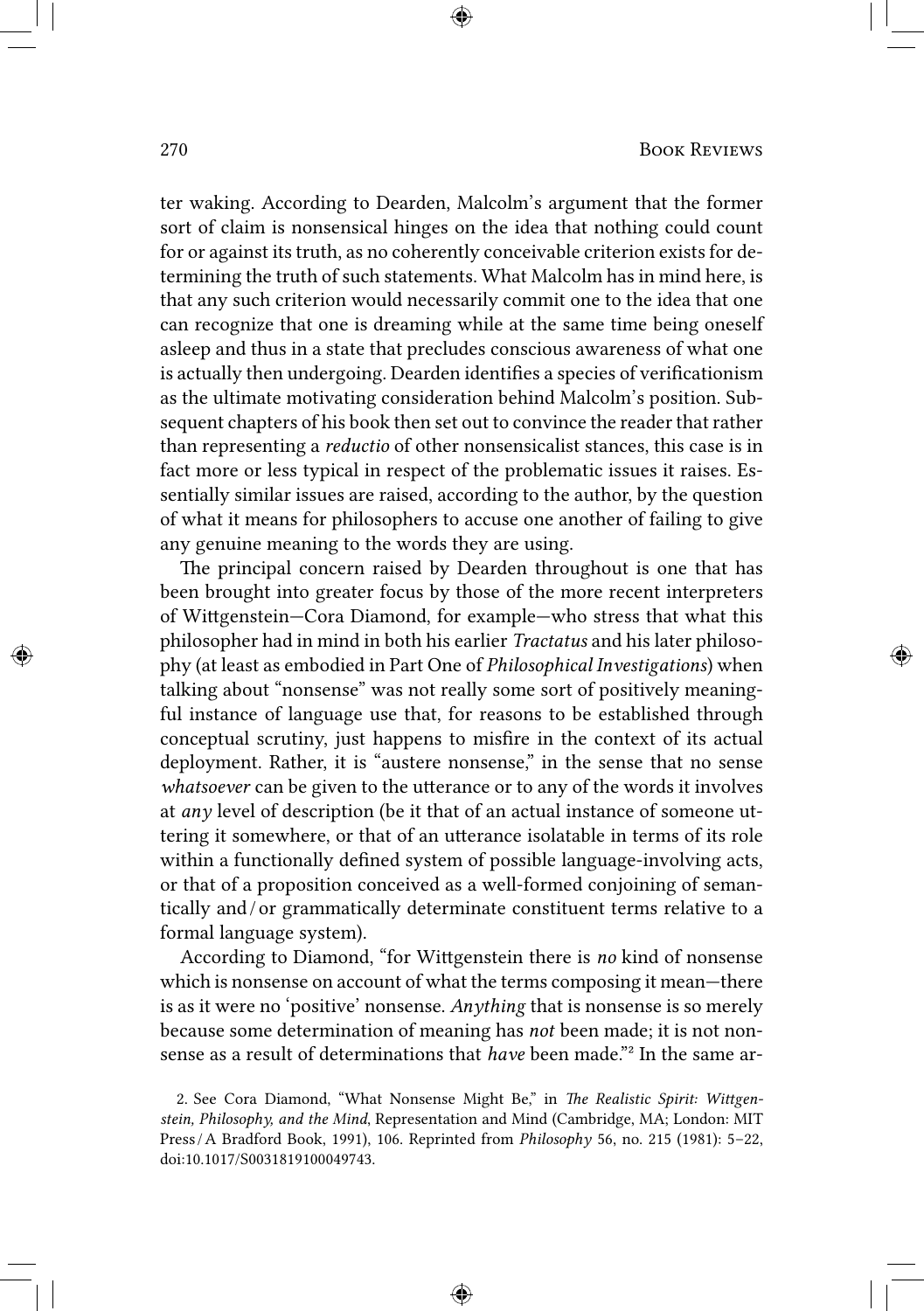ticle, Diamond calls attention to a statement from the *Investigations* that is also clearly central to Dearden's case (and which that author also invokes), about what, if anything, it could mean to accuse someone of uttering nonsense: "When a sentence is called senseless it is not as it were its sense that is senseless. But a combination of words is being excluded from the language, withdrawn from circulation" (*Philosophical Investigations*, §500).

The bulk of Dearden's book consists in a variety of attempts to bolster the case for thinking that the constraints imposed by this "austere" conception of nonsense on any account of what it means to fall victim to "illusions of meaning" stand in a certain tension with any reasonable attempt to give a theoretical demonstration that instances of this kind of error are, in fact, possible at all, making the prospects for any such demonstration seem doubtful, and, in Dearden's view, casting some sort of light on the fact that no such demonstrations have so far been seriously attempted by philosophers inclined to engage in the practice of accusing others of such errors. The author's principal idea here—explored from a number of different angles over the course of Dearden's text—is that this constraint makes it exceptionally difficult to see how one could ever plausibly specify *what* it is that is being rejected as nonsense, if this is to be done in a way consistent with the fact that, for the person who fell victim to the illusion, there was, presumably, actually *something* about it that *did* invite one to construe it as meaningful.

Before embarking on an assessment of what is implied by all of this, I must mention another element of Dearden's account that runs through his book—one which seems straightforwardly problematic to me. This corresponds to his reiterated claim that there just *are* no uncontroversial examples of philosophical nonsense, and it is related to the point just mentioned, inasmuch as the author takes it to add force to his claims about the unclarity surrounding nonsensicalist accusations of nonsense. This thread in Dearden's discussion strikes me as tendentious. How can it be reasonable, after all, to take the absence of a general consensus on this point amongst *philosophers* as furnishing grounds for rejecting a position that is itself meant to be applied primarily to areas of the philosophical landscape subject to longstanding forms of *philosophical* disagreement? The classic target of such accusations within  $20<sup>th</sup>$  century philosophy, for example, was the (crudely speaking) "Cartesian" thought that we can, in a meaningful way, employ linguistically conveyed concepts to invoke, in an entirely general manner, a distinction between a mental realm or mode of existence and a physical one. (This is judged nonsensical on the basis that the idea of such a generalized distinction apparently affords no tangible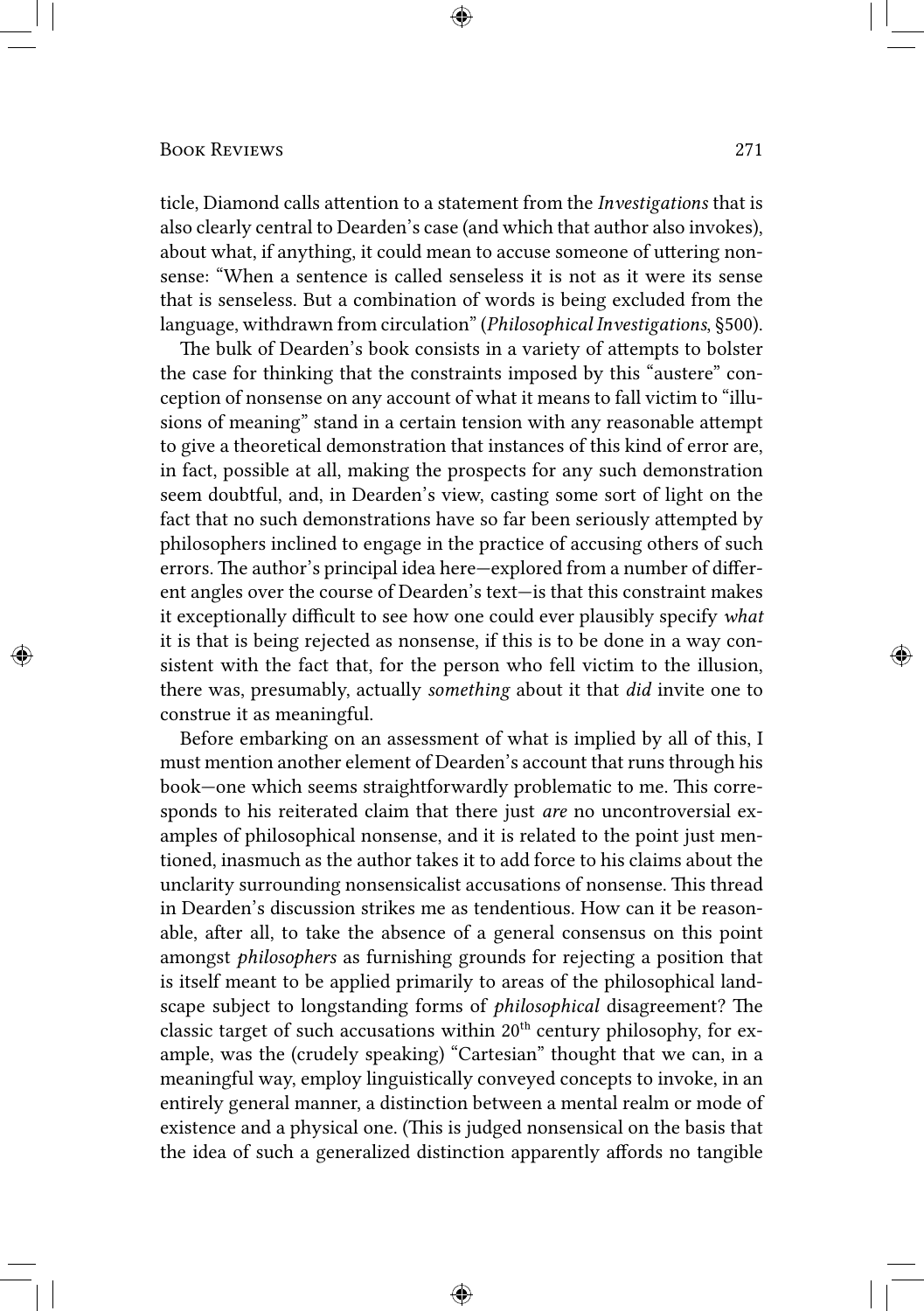reference points for determining when, and how, it could be appropriate or inappropriate to use it in contexts where some form of communal agreement about this is taken to be a constitutive feature of what it means for instances of its actual use to count as meaningful.) The fact that dualist talk persists in the philosophy of mind does, of course, provide a readily available example to show that the characterization of such talk as nonsense remains controversial within philosophical circles. Yet this can hardly cut ice with those who regard such talk as being problematic precisely *because of* its supposed insensitivity to certain constraints on philosophical language use—constraints that they would consider ineliminable on the grounds that they are entailed by a proper grasp of the necessary conditions for the intelligibility of communal language.

Whereas Dearden's approach to the first of the two issues mentioned above seems fairly open-minded—at least in that he does seem to be moved there to *try* to achieve some sort of balancing out of opposing viewpoints and arguments—his approach in respect of the second one strikes me as one-sided. Indeed, the only motivation I can see for puing such weight on this point about the absence of uncontroversial examples would be that one has decided in advance that, within discussions between those who are committed to the possibility of so-called "illusions of meaning" and those who are not, the entire onus of proof should lie with the former. It is tempting to take this as indicative of an unexamined and unprofessed sympathy for the sort of view that accords privileged authority about meaning to the first-person-perspective of the individual language user, and since this position has so far proved to be one of the most salient putative casualties of the kind of accusation Dearden has in mind when discussing "nonsensicalism," one is led to suspect that his own motives towards the kinds of philosophy he associates with the latter are, in fact, essentially hostile.

In spite of this reservation, I must admit that in many areas I found Dearden's approach to be both incisively cogent and helpful—at least when discussing the issues *he* takes to be relevant to the topic of his book. Unusually for someone not starting out from a position of sympathy for the sort of tendencies in 20<sup>th</sup> century philosophy that he discusses, he has taken some trouble to study and grasp many of the subtler points motivating the approaches of the thinkers whose "nonsensicalist" commitments he takes himself to be exposing to critical scrutiny. Though it surely ought not to be, given the significant amount of time that has elapsed since such ideas about the philosophical significance of language first entered into circulation, this is an uncommon virtue. As such, his book certainly ought to have a use in prompting those sympathetic to the kind of thinking he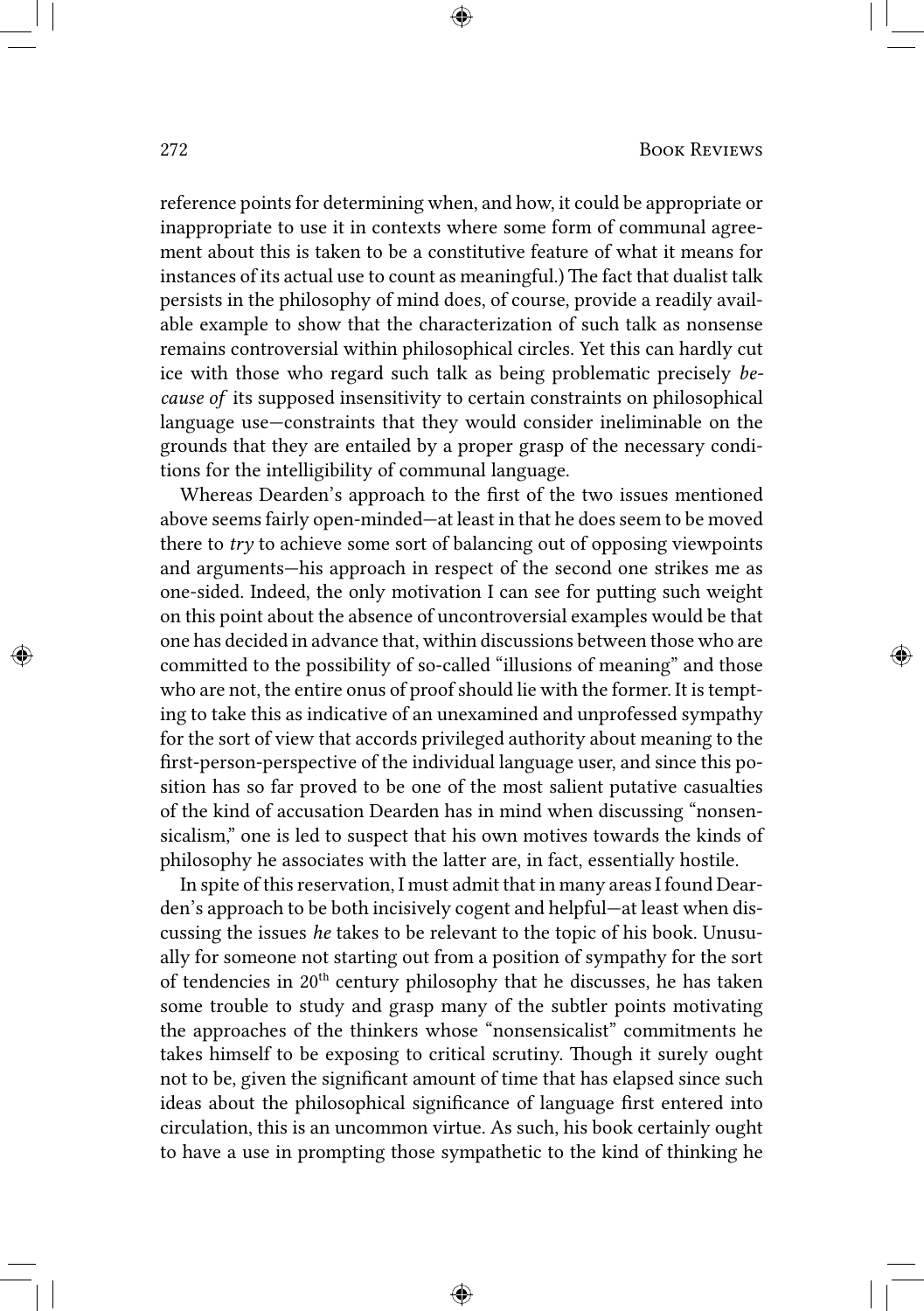is seeking to critically engage with to step outside of their own shared assumptions and reflect critically on them.

Ultimately, though, I do not think this mitigates what are, for me, some underlying limitations that the book has, which I take to be bound up with its somewhat peculiar and problematic scope. These limitations issue from the fact that Dearden takes himself to be justified in isolating, from the very outset of his investigation, a specific feature common to the various sorts of linguistically oriented philosophy in which claims of nonsensicality have tended to arise, without giving much consideration to the fact that the status of such claims might be understood quite differently by different thinkers within that overall cluster of philosophical currents. (Such differences of understanding may, *inter alia*, lead to quite different assessments of the appropriateness of demanding, as Dearden does, an essentially *theoretical* demonstration of the possibility of such errors occurring at all.) We must, though, straightaway also note another feature, which, while partly mitigating the importance of the criticism just made, is nevertheless also problematic in its own terms: this is the fact that most—I am tempted to say all—of the cases in which the author refers directly or indirectly to instances of philosophical thinking involving a commitment to "nonsensicalism" are ones that actually pertain specifically to Wittgenstein (or those influenced by him or simply engaged in interpreting him).

Viewing the book in the light of this feature, one is tempted to forgive the fact that no attempt is made by the author to, for example, establish how far a different construal of "nonsensicalism" might be called for to do justice to the specific character of, say, Ryle's or Austin's work, as distinct from that of Wittgenstein's. Instead, one feels invited to just take it as a book about the role of accusations of nonsensicality in the philosophical thinking of the later Wittgenstein and those influenced by him. The problem with this is that if the discussion is taken that way, then another set of concerns arise, centered on how appropriate this kind of general discussion about purported cases of "illusions of meaning" is when its real target is specifically the approach that the author himself finds in Wittgenstein. There are a number of problematic aspects to this that seem worth touching on here.

Firstly, it is worth noting that Wittgenstein's later position on these matters, insofar as it can be said to have achieved any sort of definitive expression at all, accomplished this in Part One of the *Investigations*, by which time his approach is also characterized by a thoroughgoing tentativeness (and by the multivocal, dialogical character stressed in some more recent commentaries, e.g. that of David G. Stern), such as also makes it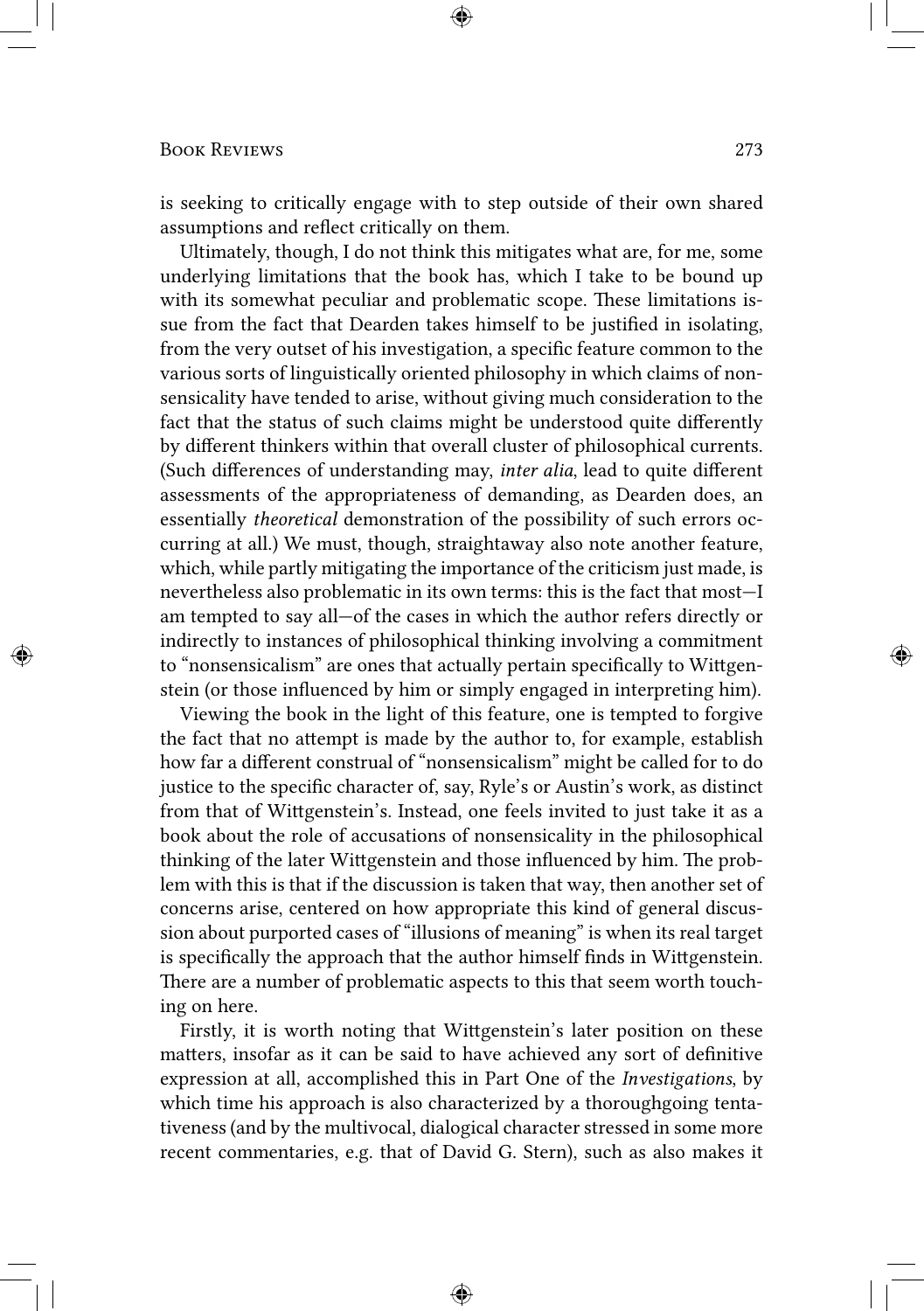controversial—to say the least—to attribute to him any sort of neatly encapsulatable, theoretically generalized stance concerning issues pertaining to language. By ascribing to him a commitment to a certain view about nonsense as something that arises in a certain positively identifiable way, whose *possibility* of so arising ought to be theoretically demonstrable if, indeed, it arises at all, Dearden thus seems to be levelling a critique at him that is, arguably, more appropriate (if it is so at all) to the kind of systematically theoretical position some commentators regard Wigenstein as having been engaged in looking to arrive at only in the earlier, somewhat immature stages of his pursual of the issues and methods distinctive of his later philosophy (i.e. in and around the early 1930s).<sup>3</sup>

Secondly, it must be said that when viewed specifically as a critical discussion of the later Wittgenstein's thoughts, a number of Dearden's points begin to appear somewhat spurious and unhelpful. In discussing the issues raised by accusations that someone who themselves thinks they are meaning something by what they are saying is the victim of an error of sorts, Dearden postpones until quite late on in his book all consideration of the issues raised by Wittgenstein's rejection of a so-called "Cartesian" privileging of first-person authority with respect to the meaningfulness of utterances—the sort of privileging, that is, that would take it to be a condition of an utterance's being meaningful that its speaker first, so to speak, *privately* take it to be so. Regarded in these terms, I think that many of the discussions in the earlier chapters of the book would have been more relevant if conducted from the outset with reference to this aspect of Wittgenstein's thinking (which is not to say that I think it entirely unproblematic myself). In fact it is not until Chapter Seven that the author begins to take seriously the implications of this idea, and even then he offers no analysis of its particular motivating sources in Wittgenstein's own thinking. To what extent, for instance, is it *just* a consequence of the analysis of language games and the conditions necessary for the possibility of coming to participate in them, how far a specific consequence of, on top of this, his

3. One need not hold that there are *no* elements of positive theoretical commitment in the *Investigations* to perceive this as a legitimate worry. It is enough that one regards any such elements as not extending all the way to the point where they would take in, and theoretically unify, the different ways in which issues traditionally associated with the concept of "meaning" figure in Wittgenstein's thoughts there. (For the purposes of this discussion we shall bracket out the further question—possibly also relevant—of what implications might be retroactively drawn for an understanding of Wigenstein's thoughts about these issues from a consideration of the subsequent developments in his thinking evinced in *On Certainty*.)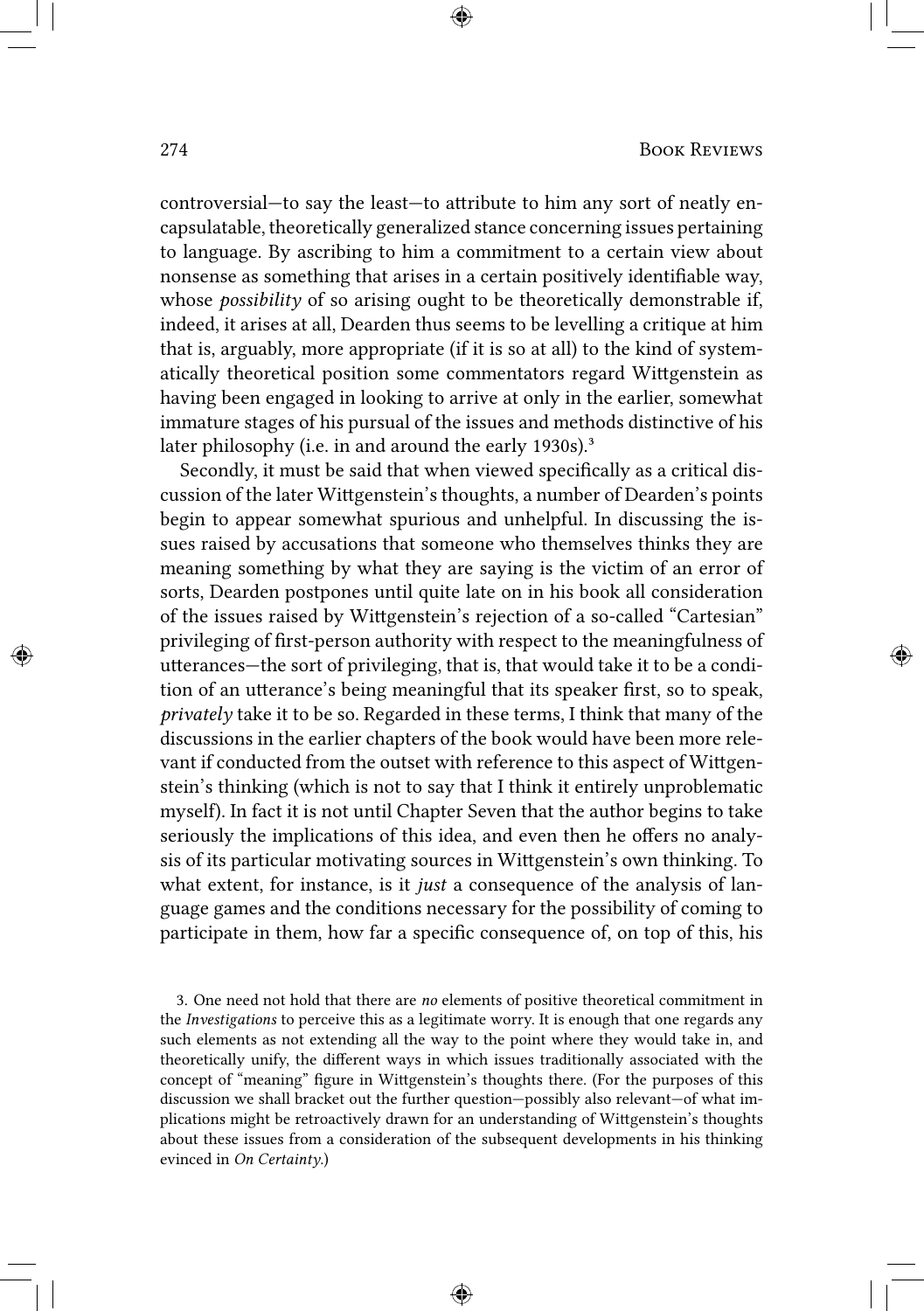analysis of rule following, and how far a function also of his considerations with respect to the idea of a private language?

This is important, because we might understand Dearden's own formulation of the basic issue with which his book is concerned as being more or less presumptive in respect of how it relates to Wittgenstein's later thinking, depending on where we lay the stress in our own understanding of these questions and others like them. The author consistently poses his question about whether "illusions of meaning" are possible or not as specifically a question about what, if anything, it could mean for someone to *think that* they are meaning something by what they say when in fact they are not. As I read it, what is assumed here is that a speaker's *intending to* mean something constitutes a necessary precondition for there being any *issue* at all of whether he or she actually meant anything or not.

That is an aspect of Dearden's conception of "nonsensicalism" which he himself does not pause to reflect on at any point in his discussion, but which surely does call for analysis. It does so because our interpretation of what it means to ascribe an *intention* to mean something to someone will itself have different implications depending on whether or not (and if so, why) one takes such ascriptions to themselves be grounded in communalities of understanding and, in virtue of this, to be at odds with notions of privileged first-person authority. Even against the background of a loose consensus to the effect that what makes it *possible* for meaningful language use to be intelligible *in the first instance* is the situatedness and communality of its public contexts of use, complications may arise. Different readings of Wittgenstein may generate distinct answers to the question of whether it can still make sense to think of a speaker as retaining, by default, *some* sort of privileged authority in respect of the matter of their intending to convey or achieve something determinate by their utterances.<sup>4</sup> The worry here is that when viewed from the perspective of at least some

4. Those who takes the example of the builders' "primitive" language-involving activities in *Investigations* §2 to be significant as an example of something already recognizable as genuinely meaningful might, for example, take a different view of this from others. (Those others would include, amongst others, Rush Rhees and his followers, who take the example to show that there is something important lacking there which, according to them, we really ought to expect to find in typical cases of actual human discourse. See Rush Rhees, "Wigenstein's Builders—Recapitulation," in *Wigenstein and the Possibility of Discourse*, ed. Dewi Zephaniah Phillips (Cambridge: Cambridge University Press, 1998), 178–97. For the latter, but not the former, this additional something might be taken to legitimize ascribing, by default, a form of privileged authority to speakers about their intentions, where this would nevertheless not be seen as marking a relapse into any specifically "Cartesian" conception of privileged first-person authority.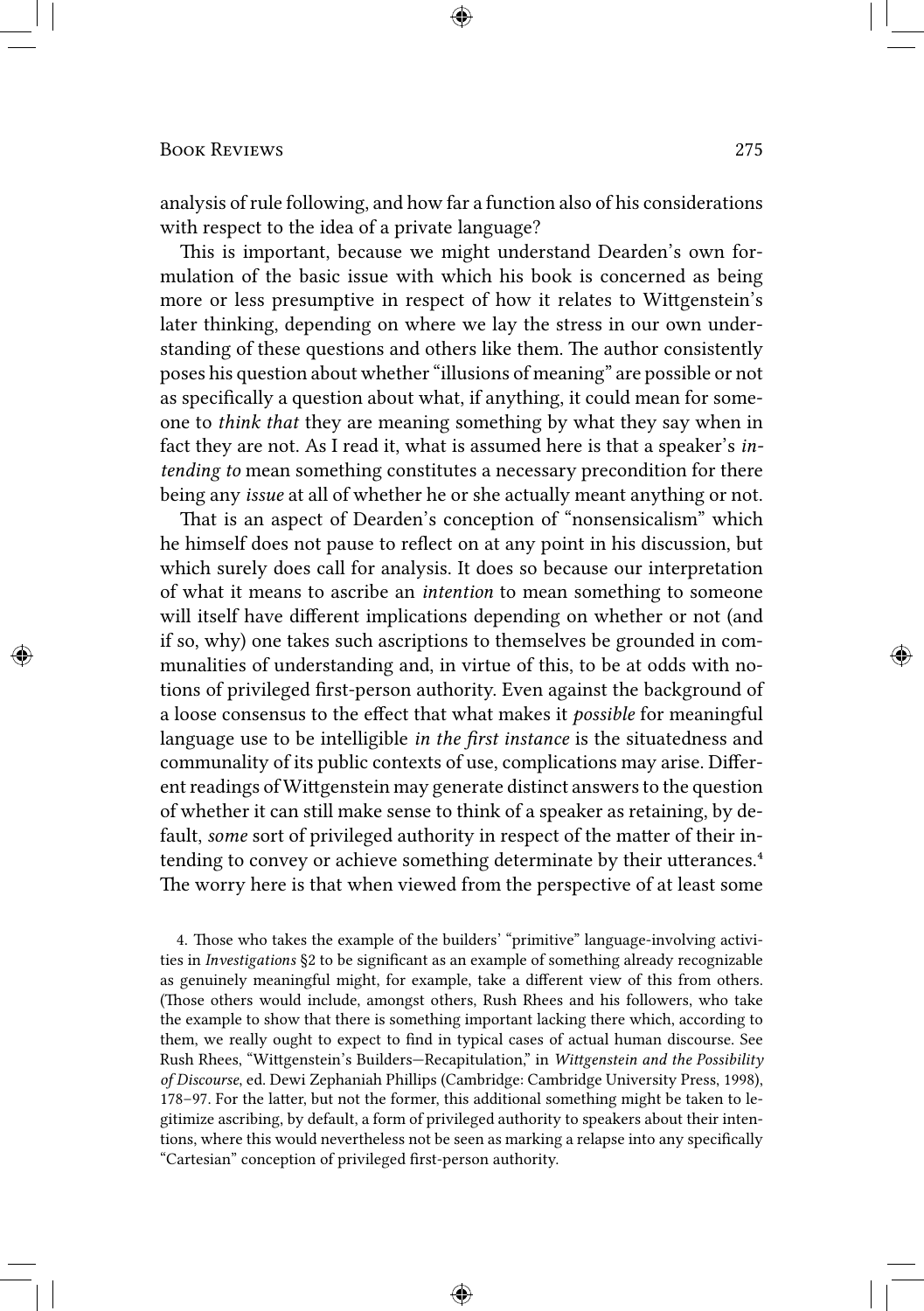of the resulting positions (i.e. the more robustly "anti-Cartesian" ones), Dearden's interpretation of Wittgenstein will look forced: it will seem that in order to treat that thinker as putting forward the kind of views to which Dearden's own questions and doubts could be taken to be pertinent, the Austrian philosopher must be presented as having had a view about meaning and language that counts as residually "Cartesian," in a sense of this term that will count as negative in the context of the relevant reading of the later Wittgenstein.

The third problem that arises when we take the arguments of Dearden's book as being specifically targeted at Wittgensteinian thinking is one that has, in my mind, a more ambivalent upshot. On the critical side, we may point out that the author fails to consider a possibility that has, in fact, been taken up and explored by at least one noted scholar and philosopher whose work is essentially sympathetic to Wittgenstein. This consists in accepting that what follows from the "austere" conception of nonsense is a conclusion not far removed from that which Dearden himself seems to favour—to the effect that "nonsensicalist" accusations are, though not wholly incoherent, at least seriously misleading, as they imply, but fail to shed light on, the possibility of first discerning a meaning in the conjunction of the utterance and its actual context, only to cancel it when some more restrictive criterion of meaningfulness is brought to bear on both of these—while nevertheless extracting from *this* a set of implications with comparable philosophical force to those traditionally associated by Wittgensteinians with accusations of nonsense. The main line of argument here is that what is going on when one accuses someone of uttering nonsense in this "austere" sense is that one says that the thought that they appear (to themselves and, potentially, to at least some others) to be uttering, or, if one prefers, the utterance they appear (ditto  $\dots$  ) to be making, relative to *that* context, is, after all, not one that could really be properly delivered *in* that context, as it demands a different one (i.e. a different context, which, moreover, should not simply be assumed to be available).<sup>5</sup>

On the other hand, there is also an aspect to this that speaks in favor of Dearden's approach. The kind of interpretation just referred to might be taken to correspond to the sort of thing Dearden himself dismisses out of

<sup>5.</sup> See Lars Hertzberg, "The Sense is Where You Find It," in Wittgenstein in America, ed. Timothy G. McCarthy and Sean C. Stidd (Oxford: Clarendon Press, 2001), 90–103. At least, this is how I understand Hertzberg's point. A more complete version of the same article is available from its author's website, *Lars Hertzberg Philosophy*, accessed 8 February 2014, http://web.abo.fi/fak/hf/filosofi/Staff/lhertzbe/Text/The\_Sense\_Is\_ Where You Find It.pdf.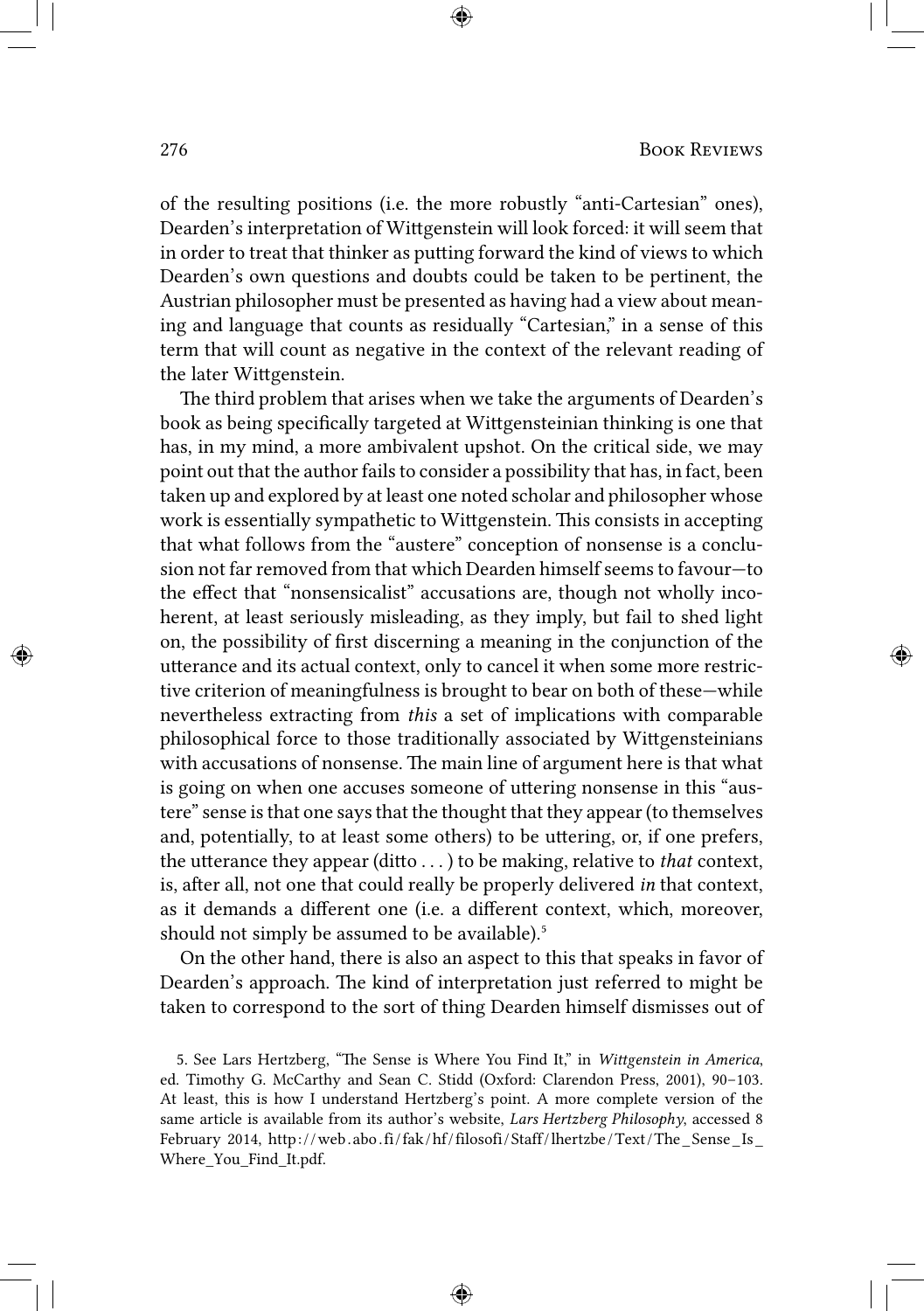hand when he says that one of the few available recourses for the defender of nonsensicalism in seeking to meet the constraints imposed by the "austere" conception of nonsense is to just stipulate some conditions that are to be met for something to count as having sense that are more stringent or elevated—than those assumed by the speaker. Dearden may be wrong to expressly link this with an overriding by others of the speaker's own particular understanding of the appropriate conditions for counting something as meaningful, and to assume that any such stipulation is arbitrary and thus inherently suspect unless and until shown otherwise. Nevertheless, in a sense his reading does help us to grasp something interesting here, which is that we are never quite sure with Wittgenstein how far his own points are meant to constitute a method whose validity is independent of its capacity to deliver concrete and specific insights (which is how Dearden is inclined to characterize it), and how far it should be read as a special sort of expressive demonstration on his part of some more substantive commitments that he had, but did not feel he could state directly, with respect to the underlying value and meaning of human life.

To construe Wittgenstein along only the former lines—as Dearden himself tends to do—is, I think, to see him as primarily the inheritor of the sort of proceduralistic impulse within Western philosophy one finds displayed in the readings of Kant that have sought to identify in parts of his work a precursor to the essentially formal concerns that have tended to underlie much of analytic philosophy—at least in the earlier part of the 20<sup>th</sup> century and, arguably (albeit in more complex ways) subsequently as well. To construe him exclusively along the latter lines, as not stipulating conditions in order to satisfy the demands of a *method* but rather in order to do justice to some deeper intuitions about what is *substantively* important in human affairs and human life, is, I think, to see him as one might see Kant, if one found it more meaningful to see *that* philosopher's concern with the autonomy of reason as it pertains to both theoretical knowledge and practical morality as ultimately motivated by a need to do justice to some still more fundamental intuitions about what it is that is of ultimate value in human existence.

My own sense is that with both of these thinkers, we must own up to a deep-seated ambivalence in ourselves with respect to how much importance we should feel compelled to put on either sort of reading. As philosophers seeking to delimit the scope of the empirical sciences and somehow contain the implications of the naturalistic precepts that their methodology appears to impose on us, we may feel pulled towards a proceduralistic reading of either or both of them, whereby they can be thought of as fur